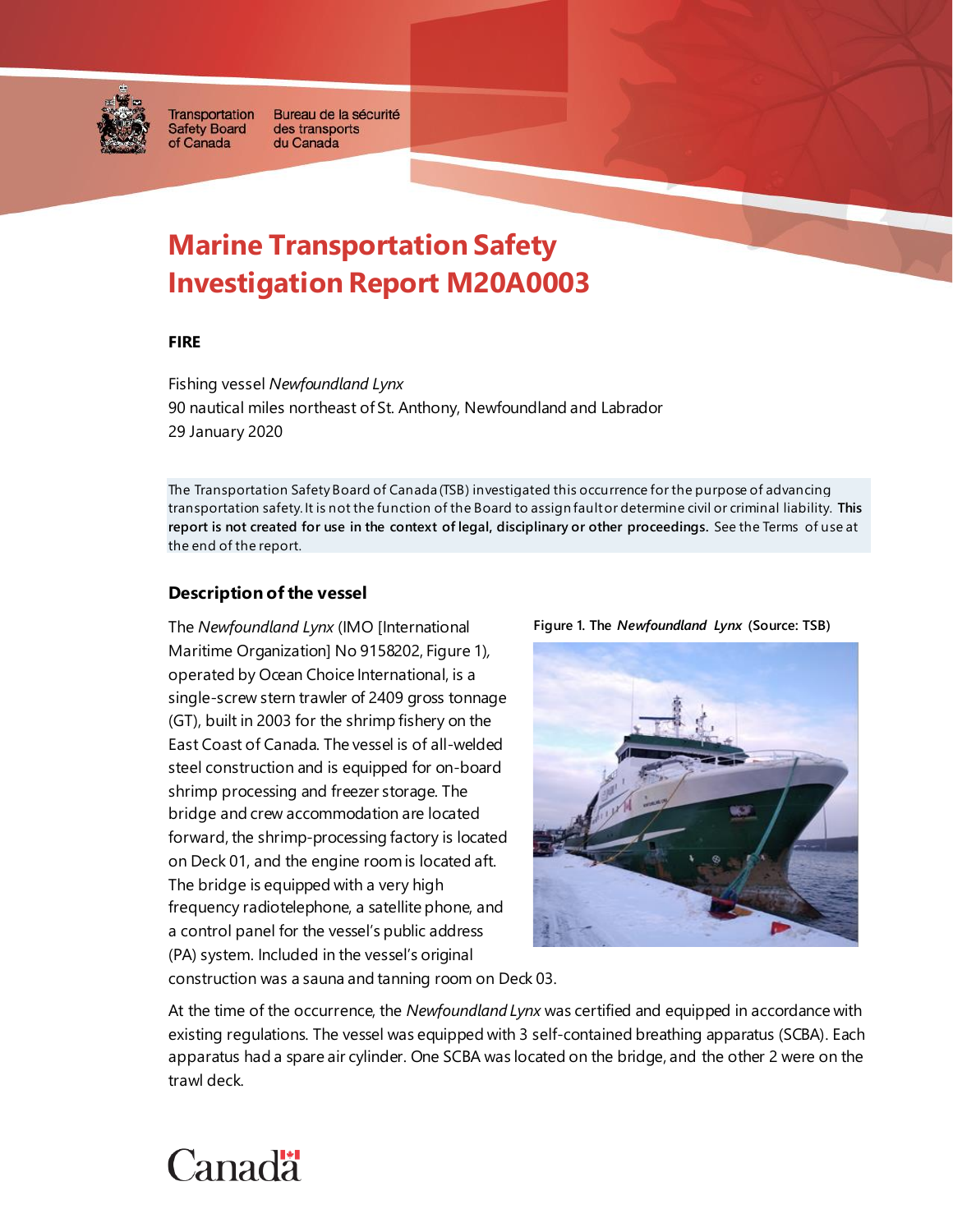The vessel's recognized organization,<sup>1</sup> DNV-GL, had last inspected the vessel on behalf of Transport Canada (TC) on 30 August 2019. Two safe manning documents issued by TC were on board, which allowed the vessel to operate with different crew complements depending on the voyage. The vessel was crewed in accordance with existing regulations.

## **History of the voyage**

On 23 January 2020 at 2200,<sup>2</sup> the *Newfoundland Lynx* departed Harbour Grace, Newfoundland and Labrador, with 29 people on board, $3$  to trawl for shrimp.

In the afternoon of 29 January, while the vessel was approximately 90 nautical miles northeast of St. Anthony, Newfoundland and Labrador (Figure 2), the second mate and chief mate were on the bridge and the trawl net was out. The chief mate was the officer of the watch and had conduct of the vessel. Some crew members were working in the shrimp-processing factory; others were on duty but taking a break in the messroom. Off-duty crew members were in their cabins.



**Figure 2. Area of the occurrence (Source: Google Earth, with TSB annotation)**

At approximately 1515, the bosun, who was in his cabin adjacent to the vessel's tanning room and sauna (Figure 3), awoke to the smell of smoke and left his cabin to locate the source of the smell. Flames were visible through the window of the closed sauna door, and smoke was escaping between the top of the door and the doorframe. The bosun went to the messroom and alerted other crew members about the fire. One crew member immediately grabbed a fire extinguisher and went with the bosun to the sauna, while another crew member went to the bridge.

l

 $1 \times$  A recognized organization is a classification society that has an authorization agreement with Transport Canada to inspect and certify vessels. » (Source: Transport Canada, Getting your vessel of 24 metres and above inspected and certified, at https://tc.canada.ca/en/marine-transportation/marine-safety/getting-your-vessel-24-metresabove-inspected-certified [last accessed on 27 October 2020]).

<sup>&</sup>lt;sup>2</sup> All times are Newfoundland Standard Time (Coordinated Universal Time minus 3.5 hours).

<sup>&</sup>lt;sup>3</sup> 28 crew members and 1 fisheries observer.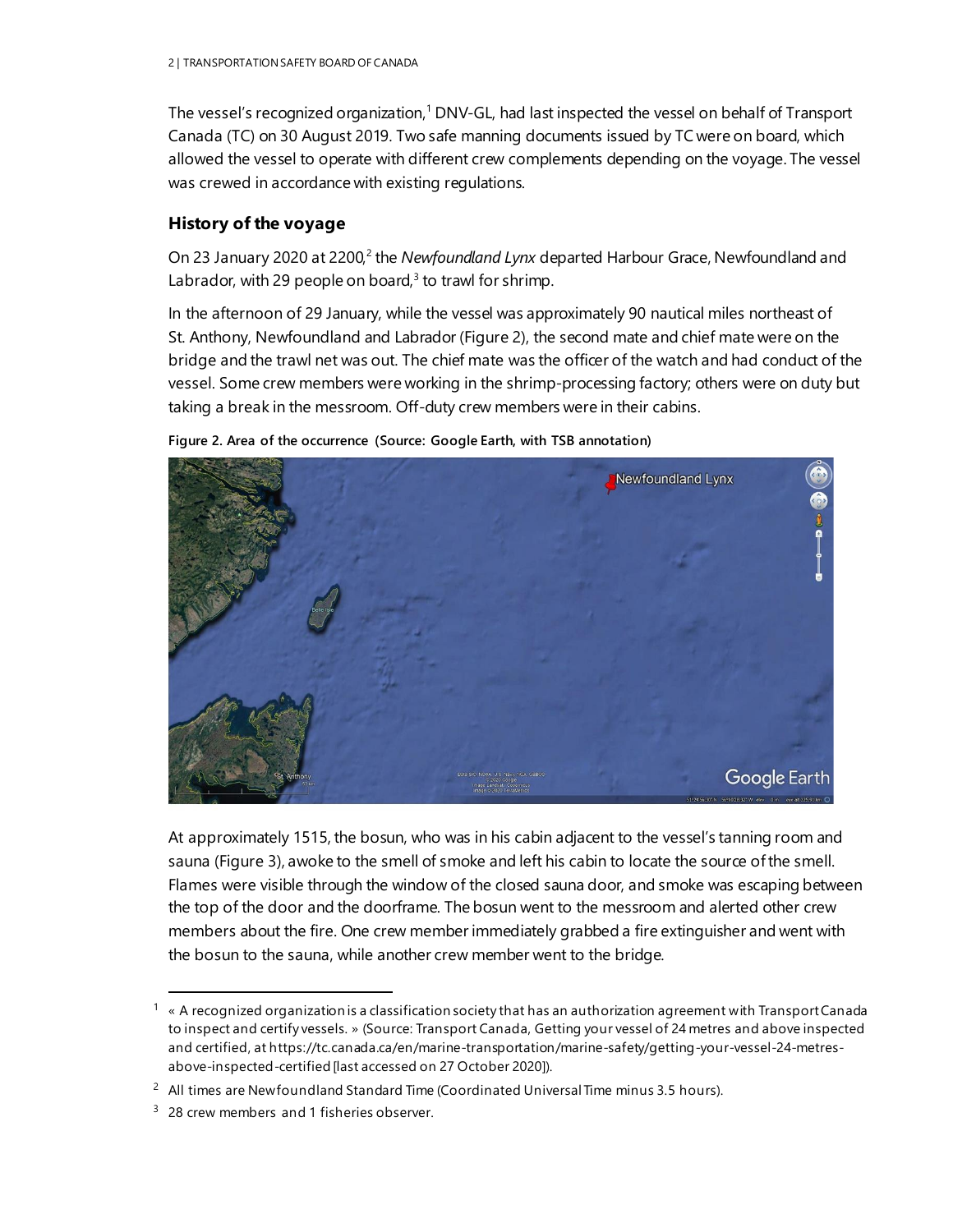

**Figure 3. General arrangement of Deck 03 of the** *Newfoundland Lynx***, showing the locations of the muster station, the linen closet, the laundry room, the forward hatch, the bosun's cabin, the change room, the tanning room, and the sauna (Source: ShipCon ApS, with TSB annotations)**

When the bosun opened the sauna door, the accompanying crew member emptied the fire extinguisher onto the flames. The bosun then closed the sauna door and left with the crew member to go to the muster station, located above the trawl deck on Deck 03 (Figure 4).

Meanwhile, the other crew member had reached the bridge and informed the chief mate about the fire. At approximately 1517, the chief mate activated the fire alarm and announced over the vessel's PA system that there was a fire on board, and that the situation was not a drill. The chief mate instructed the crew member to do a head count at the muster station. The master, who was in his cabin, went to the bridge and took conduct of the vessel.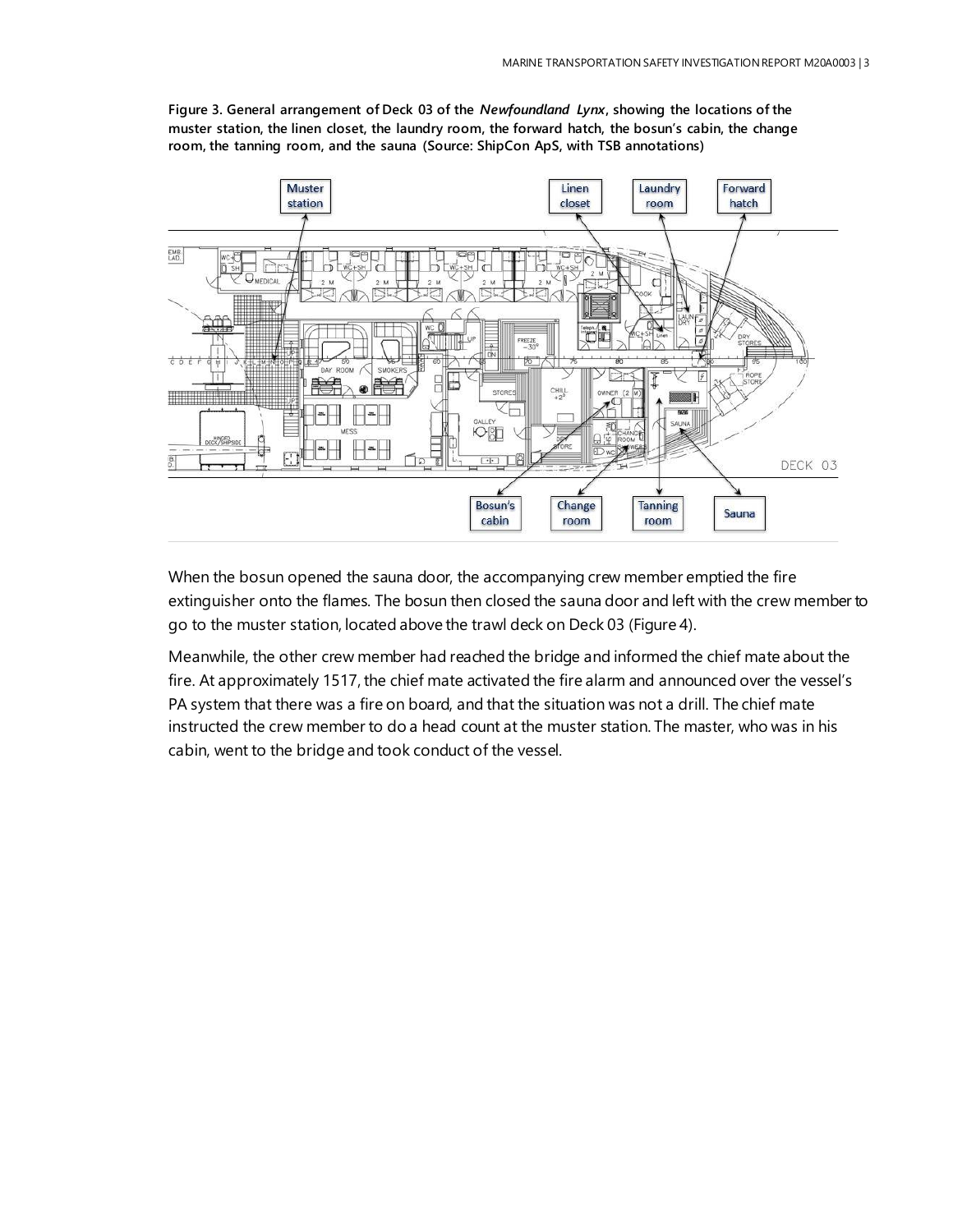**Figure 4. General arrangement of the** *Newfoundland Lynx***, in profile, showing the locations of the trawl deck, the muster station, the forward deck, and the shrimp-processing factory (Source: ShipCon ApS, with TSB annotations)**



When the fire alarm sounded, some crew members mustered with their lifejackets at the muster station and then began preparing the vessel's fire hoses at the muster station and the port bridge wing. Other crew members mustered with their lifejackets and awaited instruction from the chief mate. The chief mate was the officer in charge of the fire response and remained on the bridge. The fisheries observer was unaccounted for at this time.

The second mate had donned an SCBA, which was located in a locker on the bridge, and went to Deck 03 to check the cabins. After confirming that Deck 03 had been evacuated, the second mate returned to the bridge, donned a fire suit, exchanged the air cylinder on his SCBA, and left the bridge for the forward deck.

When the fire alarm sounded, the chief engineer, second engineer, and maintenance man were working in the shrimp-processing factory. The chief engineer sent the second engineer and maintenance man to the muster station and then went to the engine control room, where he met the fisheries observer. He sent the fisheries observer to the muster station, then called the bridge and conferred with the chief mate. Approximately 10 minutes after the fire alarm sounded, everyone on board was accounted for. The third engineer arrived in the engine control room to assist the chief engineer; they started the fire pumps and isolated the electrical power to Deck 03.

After mustering, and per the muster list, the second engineer went to the deck store on the trawl deck to retrieve a fire suit and SCBA. He donned them both and went to the forward deck. Meanwhile, the bosun and several crew members went to prepare the fire hoses on the forward deck. One of the crew members closed the vents on the forward deck and then began removing snow and ice from the forward hatch to allow access to the accommodation.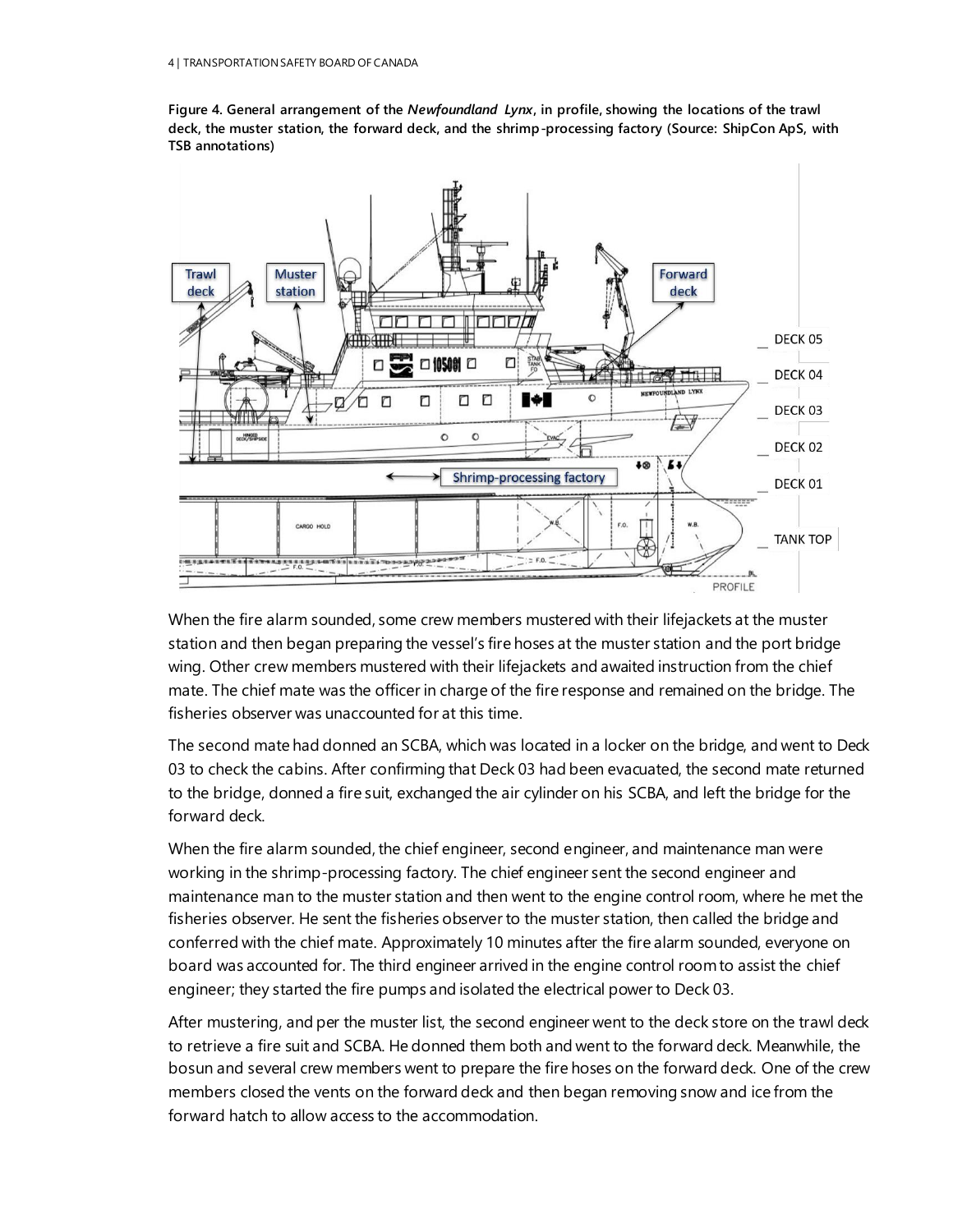The factory manager went to the bridge upon hearing the alarm, where the second mate informed him of the situation. The factory manager proceeded to the trawl store on the trawl deck to retrieve a fire suit and SCBA. En route, he met another crew member, who accompanied him. The crew member and factory manager retrieved the equipment and brought it to the muster station. The factory manager donned the fire suit and SCBA with some difficulty, as the boots did not fit, the suspenders broke, and the helmet visor was cracked. Once the fire hoses were ready, he proceeded to the forward deck.

When the factory manager reached the forward deck, neither he nor the crew members there received direction on how to fight the fire. He took the initiative to enter Deck 03 alone, with a fire hose and without a safety line, as the line had broken. Another crew member remained on deck to assist with the fire hose and open the forward hatch.

Dense smoke limited visibility as the factory manager descended the ladder and arrived on Deck 03. When he entered the tanning room, he stumbled and fell over boxes that were stored there. Recovering, he used the fire hose to spray in and around the sauna, inside the tanning room, and the adjacent change room. Before returning to the forward deck, he tried to close the sauna door but was unable to do so, and so he left the door open. On his way out of the tanning room, he sprayed water into the laundry room.

When the second mate arrived on the forward deck, he proceeded down the hatch with a prepared fire hose and a makeshift safety line. As he descended the ladder, he was unable to see through the dense smoke, and inadvertently blocked the way of the factory manager, who was ascending the ladder. The factory manager's low-pressure alarm was sounding on his SCBA.<sup>4</sup>

When both the second mate and the factory manager emerged from the forward hatch, they discussed the situation with the second engineer. Meanwhile, the crew members that had mustered and were not actively fighting the fire sought shelter in the bosun store on the trawl deck. The chief engineer entered Deck 03, without an SCBA, to monitor the area for hot spots with a thermal camera.

It was decided that 2 teams would continue to fight the fire: the second mate and another crew member would enter Deck 03 from the door near the muster station, while the factory manager and second engineer would re-enter through the forward hatch. The factory manager exchanged the air cylinder on his SCBA before entering the forward hatch. He was equipped with a fire hose, a flashlight, a portable ultra-high frequency radio, and a makeshift safety line. He descended to Deck 03 with the assistance of the second engineer, who remained on deck.

Meanwhile, the second mate and accompanying crew member entered Deck 03 with a fire hose. The accompanying crew member wore a dust mask, as no SCBA or other fire protective equipment was available to him. Within a few minutes, the low-pressure alarm sounded on the second mate's SCBA. Both crew members returned to the muster station and the second mate also donned a dust mask, as there were no spare air cylinders on board. The second mate and crew member then re-entered Deck 03 with a fire hose.

The second mate and accompanying crew member could see the factory manager in front of the tanning room door, but could not progress further because the fire hose was not long enough to reach the sauna door. They sprayed the entrance to the tanning room while the factory manager

l

<sup>4</sup> An SCBA low air alarm generally sounds at 25–33% of the air bottle capacity, equating to 10 minutes of reserve air.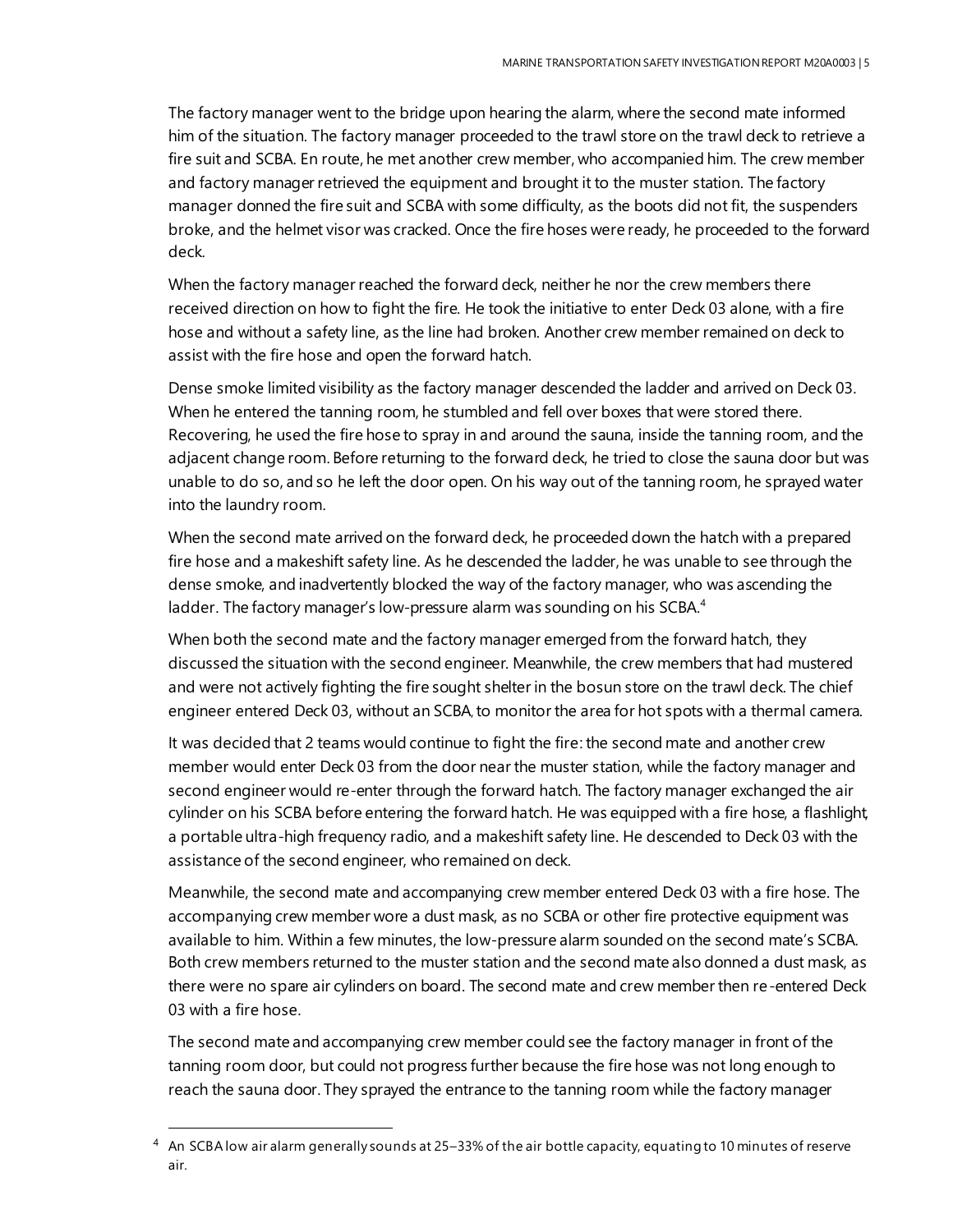sprayed the inside of the tanning room and the sauna door with water. The tanning room was filled with smoke, but no flames were visible. As the factory manager made his way out of the tanning room, damaged ceiling panels were hanging down above the sauna door, preventing him from closing the door. He continued to spray water around the sauna, tanning room, and laundry room as he retreated to the forward hatch. As he ascended the ladder, the low-pressure alarm sounded again on his SCBA.

At 1549, while firefighting continued, the master called the Canadian Coast Guard (CCG) on the satellite phone to inform them of the situation.

The Joint Rescue Coordination Centre (JRCC) Halifax took the call and issued a Mayday relay. Several vessels in the area responded to the broadcast to provide assistance. JRCC Halifax also tasked a Hercules aircraft, a Cormorant helicopter, and the CCG vessels *Terry Fox* and *Henry Larsen* for search and rescue operations. The nearby fishing vessel *Sivuliq* headed to the *Newfoundland Lynx*'s position.

At approximately 1630, after the 3 crew members retreated from the tanning room, they closed up access to Deck 03 to contain the fire. The fire hose nozzles were left open with the water running overboard to prevent freezing. Crew members on the forward deck then closed the accommodation fire dampers in the vents to suffocate the fire.

The factory manager and second engineer went to the bridge to discuss the situation with the master and the bridge team. There were no spare full air cylinders for the SCBAs on board. Smoke continued to escape from the open vents behind the bridge.

Throughout the occurrence, the master and bridge team monitored the situation from the bridge. By approximately 1714, the trawl net had been retrieved and the vessel proceeded to St. Anthony. By approximately 1745, the heat and smoke from the fire was dissipating; the fire was likely contained within the sauna and smouldering.

At approximately 1900, the *Sivuliq* met the *Newfoundland Lynx* to provide an escort to St. Anthony. Around the same time, the Hercules aircraft tasked by JRCC Halifax spotted the *Newfoundland Lynx*, and the Cormorant helicopter spotted it at 1910. Both aircraft monitored the vessel's situation from the air until they were ordered to stand down at 2000 and 2200 respectively.

While the master was in communication with the Cormorant helicopter, the second engineer came to the bridge with spare air cylinders for the SCBAs; these cylinders had some usable air pressure left in them. The factory manager and second engineer prepared to enter the accommodation for a third time, equipped with fire suits, SCBAs, a fire hose, a flashlight, and an ultra-high frequency radio. The factory manager went to the forward deck and re-entered through the forward hatch. After he descended the ladder, the low-pressure alarm sounded on his SCBA, but he continued to spray water around the tanning room door and the linen closet.

The second engineer entered Deck 03 from the door near the muster station. When he was in front of the tanning room, the low-pressure alarm sounded on his SCBA. He could see the factory manager in front of the tanning room door, but could not progress further because the fire hose was not long enough to reach the door. The second engineer and factory manager then retreated to the trawl deck and forward deck, respectively.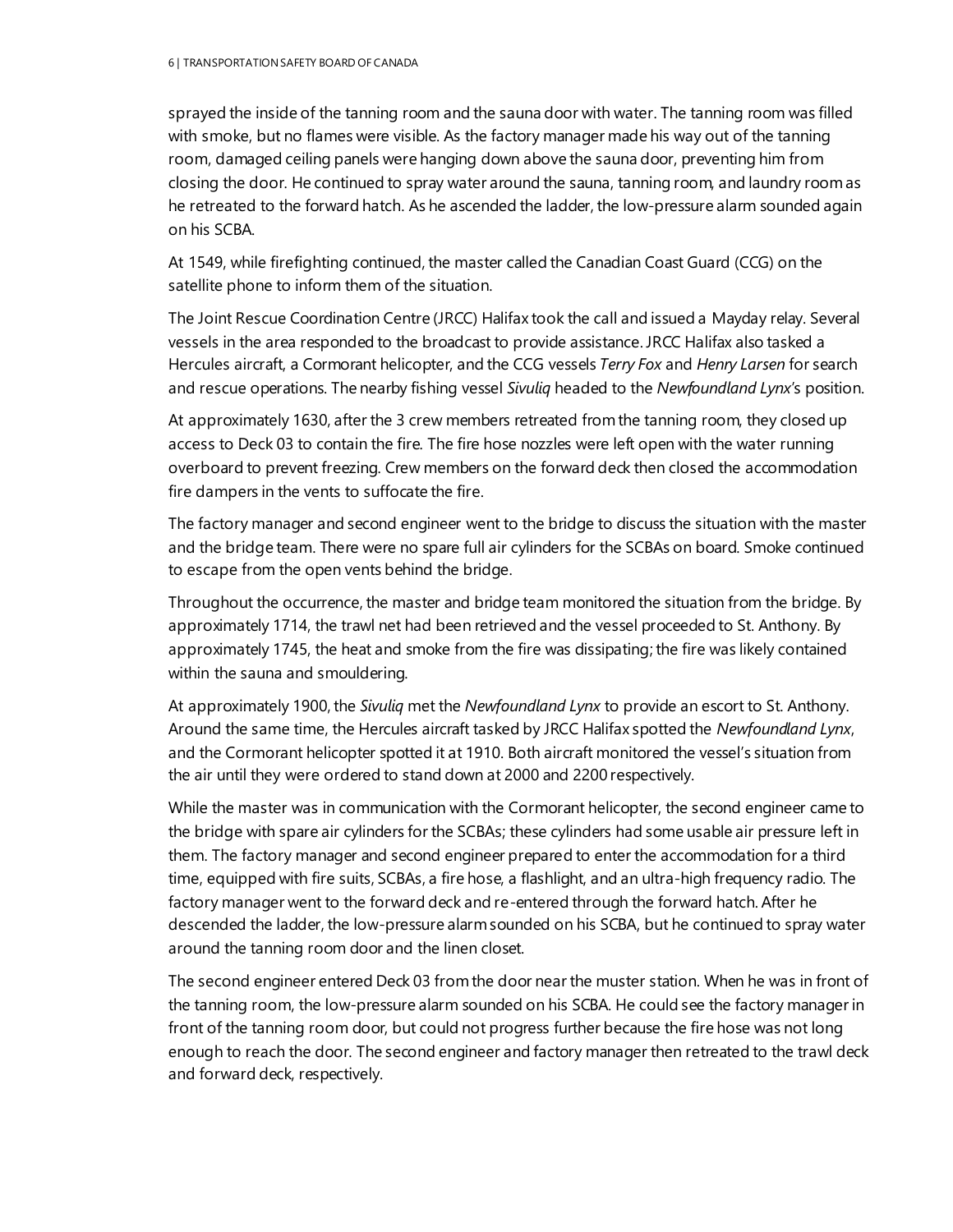At approximately 0030 on 30 January, the vessel docked at St. Anthony. The local fire department boarded the vessel to ensure that the fire was extinguished.

## **Failure of the fire detection system**

The sauna on board the *Newfoundland Lynx* was equipped with a heat detector set at 120 °C, yet this part of the fire detection system did not activate the vessel's fire alarm at any point during the emergency. Instead, the chief mate had to manually activate the fire alarm and make an announcement on the vessel's PA system. The fire detection system on board the *Newfoundland Lynx* was last tested and inspected in September 2019 as part of the annual survey conducted by the recognized organization.

The heat detector in the sauna was destroyed in the fire, and the investigation could not determine the exact cause of the fire detection system's failure.

## **Location and probable cause of the fire**

The fire started in the sauna located on Deck 03 (Figure 5). Burned pieces of a wooden footrest were found below the sauna's electric heater, indicating that the footrest may have been on the heater when the heater was turned on. With the heater left unattended, the heat likely eventually ignited the footrest, starting the fire. The heater controls are located outside the sauna, meaning that objects left on the heater could remain undetected when the heater was turned on.

Ocean Choice International did not have a procedure in place regarding the use of the sauna.

**Figure 5. Damage to sauna interior, including electrical heater (Source: TSB)**



### **Regulatory requirements and emergency response**

To respond effectively to a fire on board a vessel, it is essential that firefighting appliances are maintained and that crew are trained in the use of, and have practised using, firefighting equipment. Fire drills carried out on a regular basis, in accordance with regulations, familiarize the crew in dealing with emergency situations that may develop on board. Such drills improve crew efficiency and ensure that equipment is tested and its functionality verified. The use of realistic emergency scenarios and post-drill evaluations improves crew preparedness, readiness, and effectiveness.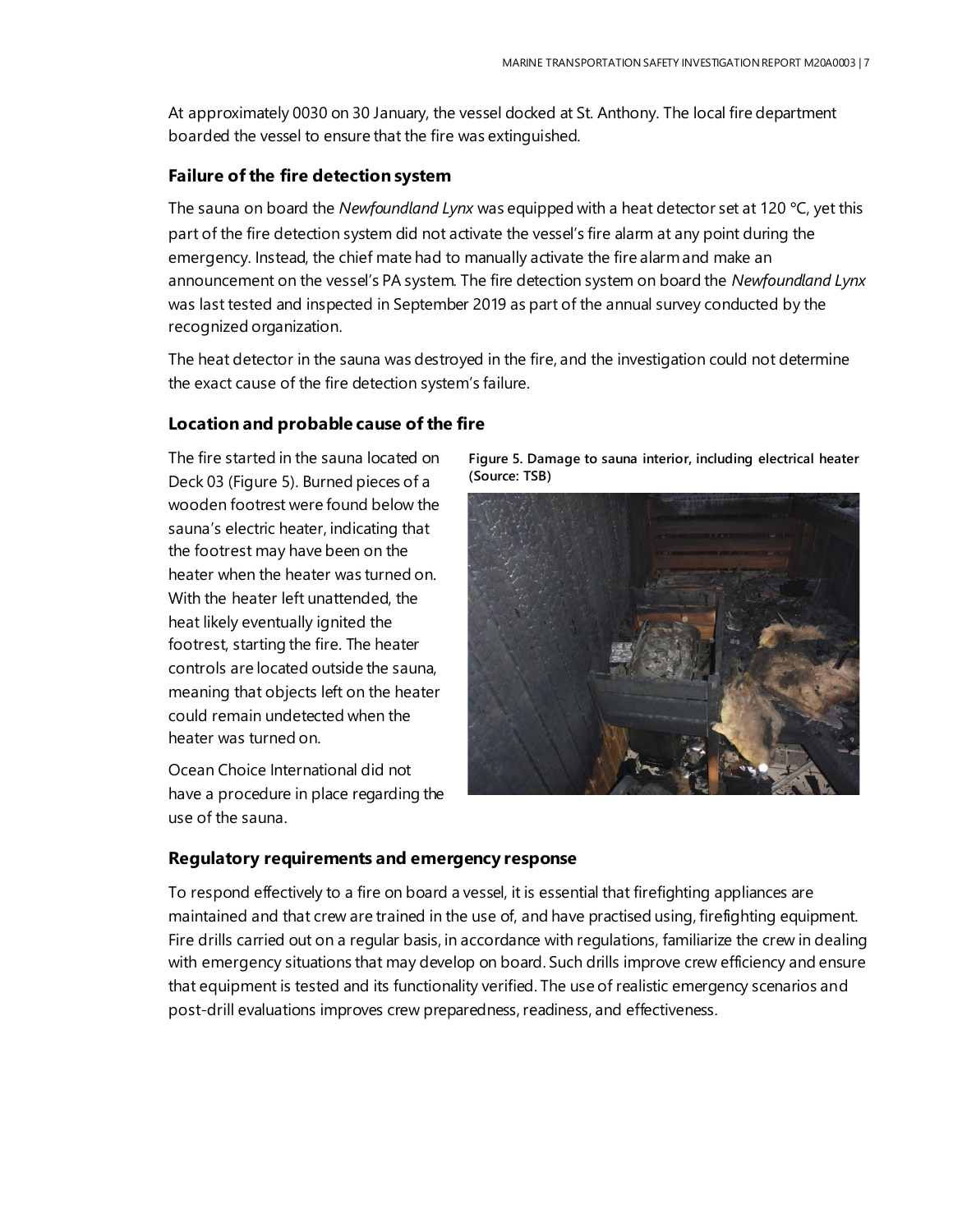The *Fire and Boat Drills Regulations<sup>5</sup>* require crews of fishing vessels over 150 GT to conduct fire drills at a minimum, on a monthly basis. The regulations state that

the master of a vessel shall ensure that enough fire drills and survival craft drills for the crew of the vessel are held to ensure that the entire crew is at all times competent and operationally ready to respond to the emergencies addressed by the drills.<sup>6</sup>

The regulations also indicate that these drills must include varied and realistic emergency scenarios,<sup>7</sup> so that crews are prepared for "the various emergencies that could occur, depending on the type of vessel and its cargo".<sup>8</sup> Firefighting equipment, including personal protective equipment, must be inspected during fire drills,<sup>9</sup> and a fire muster list containing a description of the duties each crew member is to perform must be posted on each deck. As part of the annual inspection required for vessel certification, the drills are witnessed by the regulator. In the case of the *Newfoundland Lynx*, drills were witnessed by a surveyor from the recognized organization.

The crew of the *Newfoundland Lynx* conducted boat and fire drills while the vessel was docked before every fishing trip, which could last up to 6 weeks. Although vessel records indicate that the crew inspected the vessel's firefighting equipment on a regular basis, during the occurrence some equipment was found to have deteriorated and did not function as intended. A fire muster list (Figure 6) was posted on each deck of the vessel as required; however, in this occurrence, not all of the roles identified on the muster list were filled as described on the list.

Despite regulatory requirements, the fire drills conducted on board the vessel were repetitive, and did not include realistic emergency scenarios. Crew would start the main and emergency fire pumps, inspect and pressurize the fire hoses, and then simulate a fire on deck by spraying the trawl doors with water. The crew did not perform post-drill evaluations. Without regular fire drills that included varied and realistic

**Figure 6. Image of the fire muster list posted on board the** *Newfoundland Lynx* **(Source: TSB)**

| <b>POSITION</b>                   | <b>FIRE MUSTER LIST</b>                                                                                                          |
|-----------------------------------|----------------------------------------------------------------------------------------------------------------------------------|
| Captain<br>Substitute - 1st Mate  | In command on Bridge                                                                                                             |
| 1st. Mate<br>Substitut - 2nd Mate | In charge at fire scene / Take head<br>count                                                                                     |
| 2nd. Mate<br>Substitute-Bosun     | In Charge Hose # 1 / Principal<br>communicator                                                                                   |
| <b>Bosun</b>                      | In Charge Hose party #2                                                                                                          |
| Ch. Eng.<br>Substitute - 2nd eng. | In charge in engine room/start fire<br>pump/communication control<br>room/take head count of eng. crew<br>and report to Captain. |
| 2nd. Eng.<br>Substitute - 3rd Eng | <b>Self Contained Breathing Apparatus</b><br><b>Trawl Deck</b>                                                                   |
| 3rd. Eng.                         | <b>Start Emergency Fire Pump</b>                                                                                                 |
| 4th. Eng.                         | Self Contained Breathing Apparatio<br><b>Net Store Room</b>                                                                      |
| Cook                              | <b>Fire Extinguisher</b>                                                                                                         |
| <b>Stewart</b>                    | <b>Fire Extinguisher</b>                                                                                                         |
| <b>Factory Manager</b>            | <b>Conduct Head Count and Report to</b><br>First Mate / Assist Breathing<br><b>Apparatus Net Store Room</b>                      |

emergency scenarios, not all crew members were completely familiar with the duties they were required to perform in an actual emergency, resulting in an uncoordinated firefighting response.

## **Safety action taken**

Following the occurrence, Ocean Choice International removed the sauna from the *Newfoundland Lynx*. The space was converted into a storage area and equipped with a smoke and

l

<sup>5</sup> Transport Canada, *Fire and Boat Drills Regulations*, SOR/2010-83 (last amended 06 December 2013), subsection 20(1) and Schedule.

<sup>&</sup>lt;sup>6</sup> Ibid., section 22 and Schedule.

 $^7$  Ibid., section 17.

<sup>&</sup>lt;sup>8</sup> Ibid., section 23.

<sup>&</sup>lt;sup>9</sup> Ibid., section 24.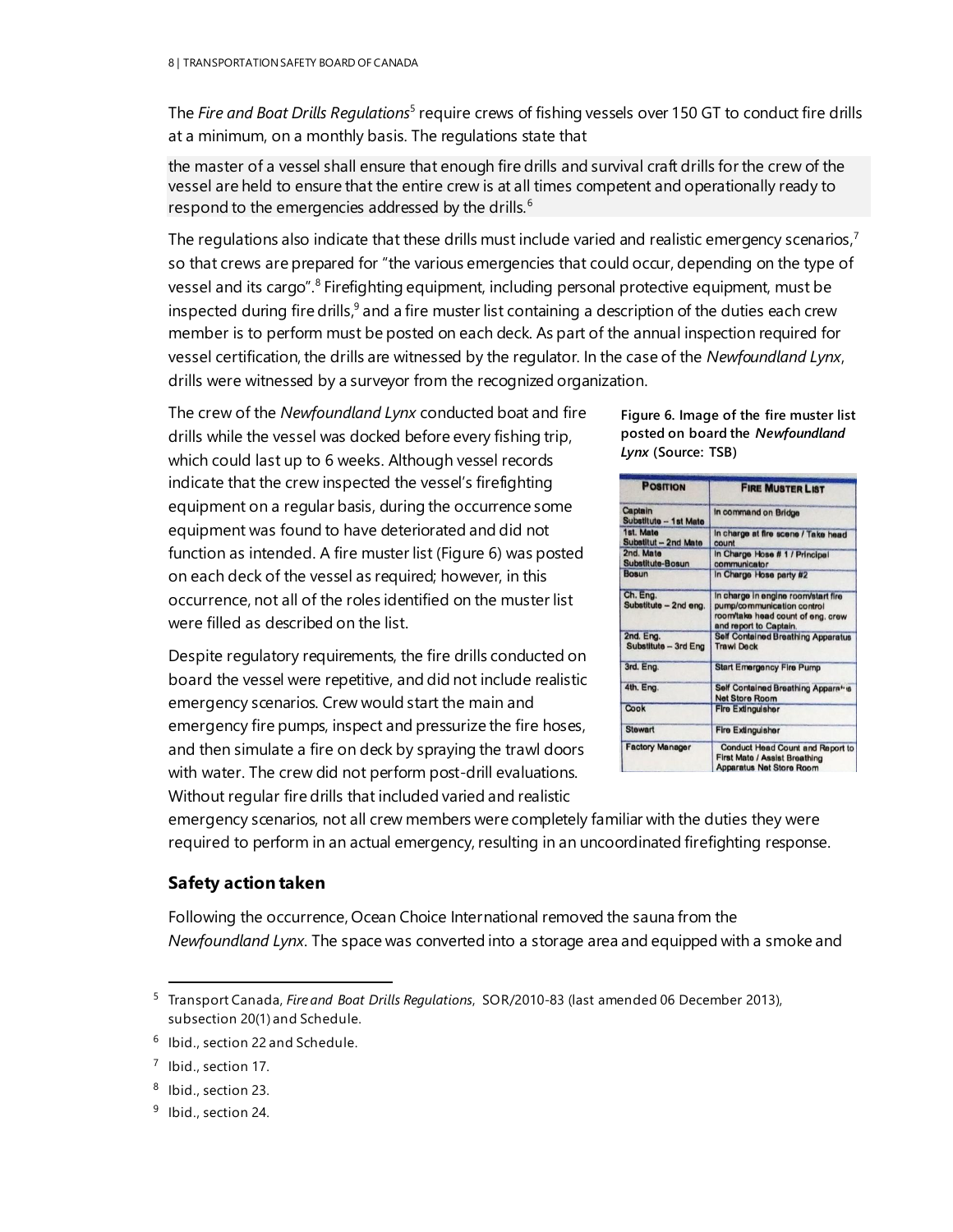heat detector. Ocean Choice International also ordered additional firefighting equipment to be placed on board.

## **Safety message**

It is important that crews perform fire drills on a regular basis to confirm that firefighting equipment is in working order, and to reinforce their knowledge of how to use the equipment and of assigned emergency duties. It is also important that these drills include varied and realistic scenarios so that crews are prepared to respond effectively to emergencies.

This report concludes the Transportation Safety Board of Canada's investigation into this occurrence. The Board authorized the release of this report on 04 November 2020. It was officially released on 12 November 2020.

Visit the Transportation Safety Board of Canada's website (www.tsb.gc.ca) for information about the TSB and its products and services. You will also find the Watchlist, which identifi es the key safety issues that need to be addressed to make Canada's transportation system even safer. In each case, the TSB has found that actions taken to date are inadequate, and that industry and regulators need to take additional concrete measures to eliminate the risks.